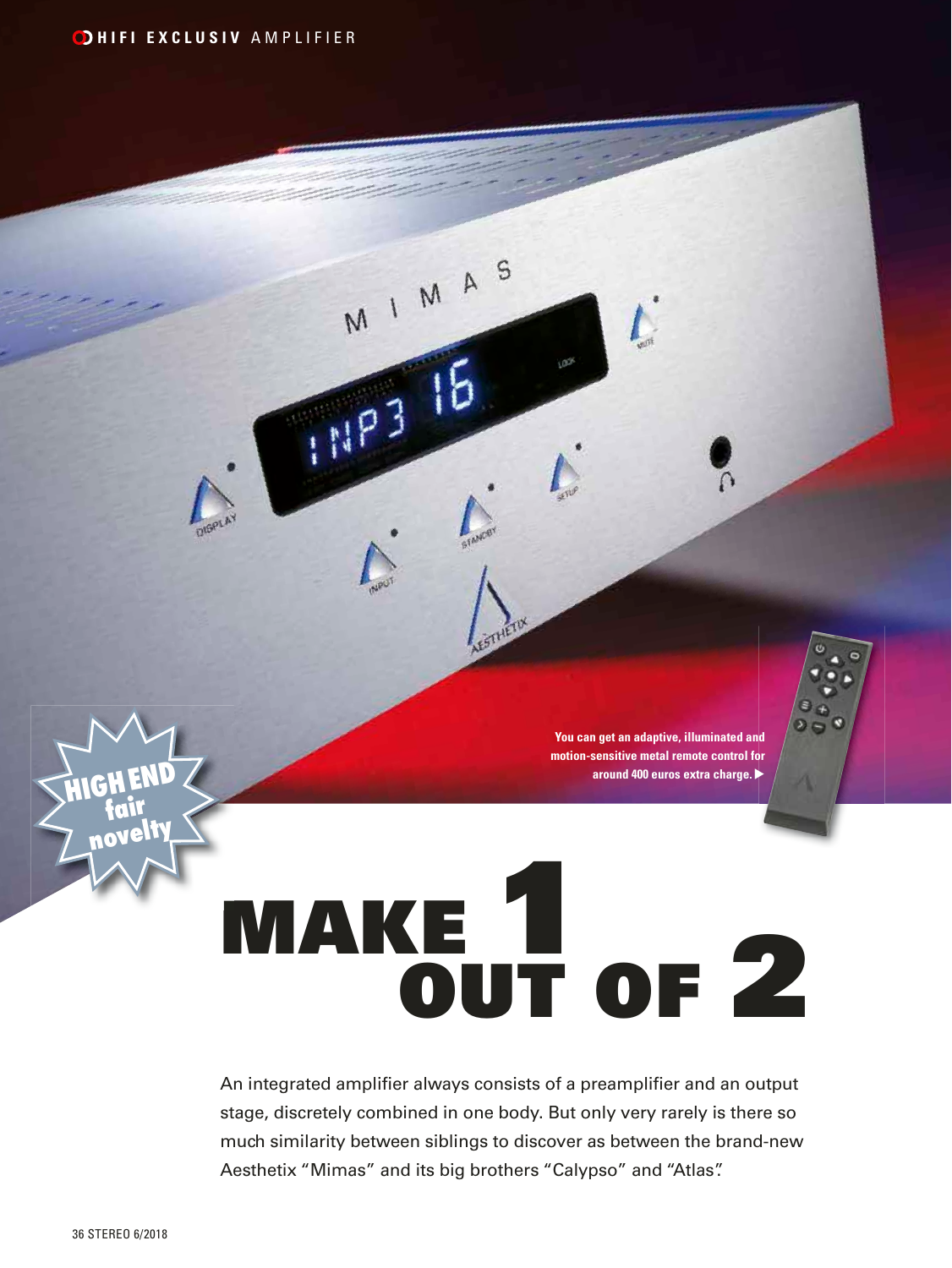

**▲ The neat, channel-separated design of the preamplifier and power amplifier sections and the solid workmanship can impress.**



 $\triangleleft$  Instead of the conventional. **externally made toroidal transformer, Aesthetix uses a homemade one.**

esthetix founder and mastermind<br>
Jim White doesn't seem to be in a<br>
particular hurry. Although he has<br>
axhibited his products at all important Jim White doesn't seem to be in a exhibited his products at all important hi-fi trade fairs for many years, he would not always present one, let alone several, new products, as is otherwise customary in the industry. Instead, the American rather takes his time to develop new products, until they are ready to enter the long production cycle, which is used to still add, usually retrofittable, qualities. The resulting product consistency on the one hand and updateability on the other are, as it seems, appreciated by his customers: only very rarely is the name

Aesthetix found on the usual second hand platforms, although the quantities sold have added up significantly over the years. The Mimas is the first integrated amplifier of the Americans, and a look at the constructive details sparks the hope it could have benefited a lot from the company's valuable gene pool on its way. This, for example, includes the rocker function of the blue LED display, otherwise characteristic of the "Saturn" series. It indicates the selected input and controls the volume by pressing left or right. But not only such outer appearances are already familiar from other Aesthetix devices, the interior also shows evident parallels:

## **Volume control extreme**

Like the Calypso preamplifier, the Mimas features an 88-level, uncompromising volume control, made from metal film resistors that are selected to an accuracy of 1%, exceeding any reasonable level in calculatory terms. While every manufacturer knows that a potentiometer can harm the sound, Jim White draws his consequence and has the component banned – he believes that an important part of the worldwide appreciated Aesthetix sound, combining tube magic with sound neutrality and richness of detail, is created that way. In the fully balanced preamplifier section there is one 6922 tube per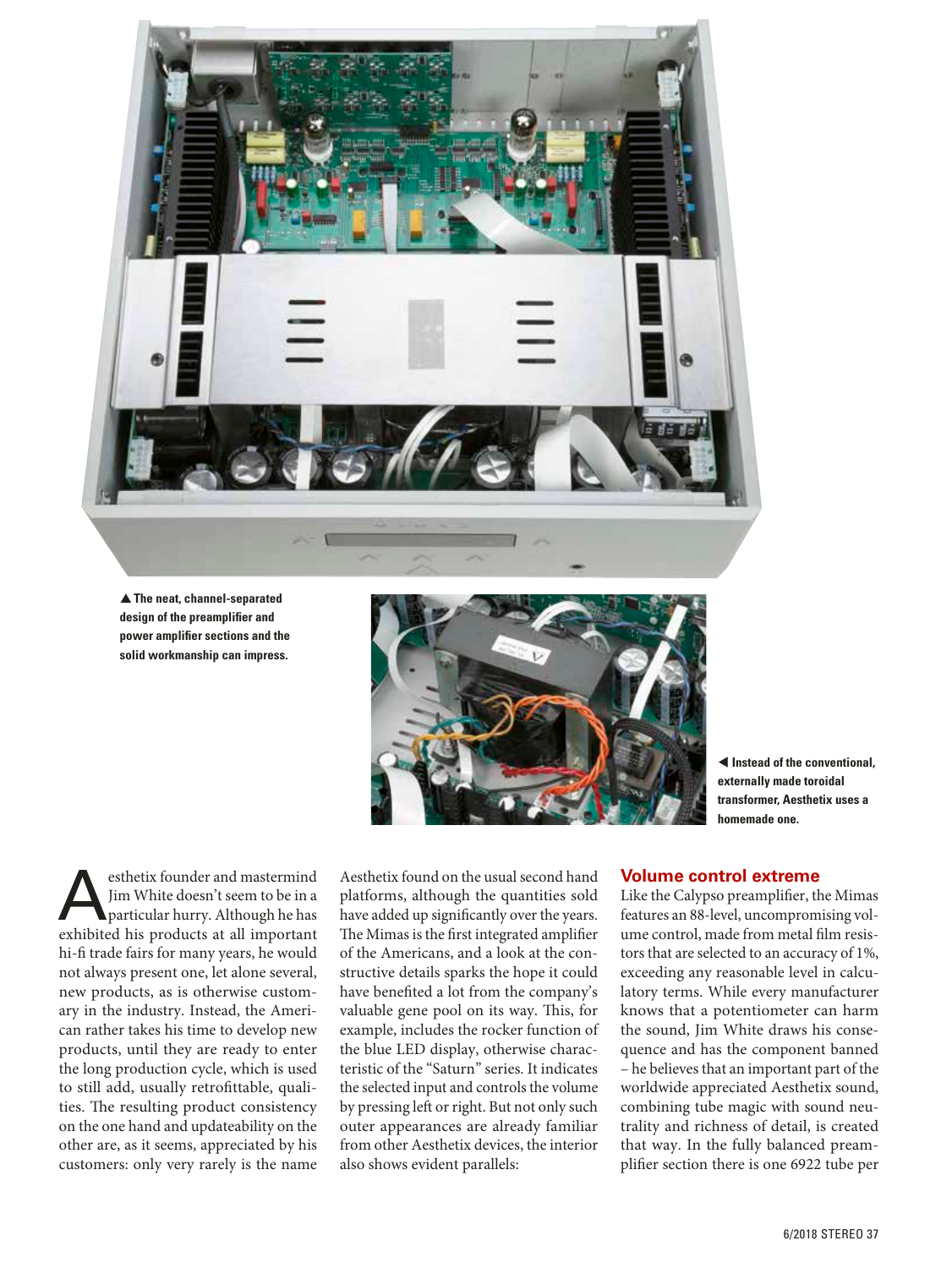

What remained, however, is the feedback-free, balanced circuit without capacitors at the output and also another specialty of the Californians: the complex power supply using a 900 VA transformer wound by Aesthetix itself, where White consistently dispenses with the installation of a conventional toroidal transformer. As expected, it has various secondary windings to separately supply individual sensitive circuits with powerful and cleanly smoothed voltage. This task is performed by high-quality capacitors with a filter capacity of almost 180,000 uFarad. At every point it is very important to White that the component specifications are strictly adhered to. Both the FETs of the drivers and the bipolar transistors of the power stage are carefully

selected - this way, operation together with almost any loudspeaker is guaranteed, despite the lack of negative feedback. Generating a good 150 watts per channel into eight ohms and almost twice as much into four ohms, it seems too have all the necessary attributes. That's enough about the electronics, so

let's take a look at the equally impressive equipment of the Mimas, which is by the way named after the tenth of Saturn's 62 known moons: first of all, the five inputs are all available in both cinch and XLR form, while unbalanced signals are always converted internally into balanced ones. Outputs for the operation of additional power amplifiers or subwoofers are also available in both connection variants. If you want to reduce the load on your main speakers during subwoofer operation, you can activate a multi-staged, switchable high-pass filter. Home cinema fans, on the other hand, will be delighted to hear that each input can be enabled as a bypass for home cinema applications. Optional slots for phono and D/A-conversion will

## Test Components

RECORD PLAYER: Transrotor Rondino nero; Technics SL-1000R  $CD$  PLAYER: T+A MP 3100 HV; Music Player Balanced AMPLIFIER: Audionet Watt; T+A 3100 HV; Symphonic Line RG9 MKIV SPEAKER: Canton Ref. 8K; Gauder DARC 100; PMC MB2 XBD ELECTRIC WIRE: div. Audioquest

be available in the future for around 1000 Euro each. The former will be granted MM- and MC-system support and will even be adjustable in gain, capacity and terminating resistance by remote control. Being built without tubes, it is still fully discrete, and no

cheap IC-grab.

At least on paper, the digital board can also impress: the analog section is fully balanced and the digital sector offers two coaxial inputs, accepting signals up to 192 kHz each, and two optical inputs, as well as an asynchronous USB input that processes up to 352 kHz and 24 bits and even DSD signals at double rate. The used converters are the finest and best currently available on the market - ESS Sabre, type 9038 pro. We will check out both options as soon as the slots are available.

For those who still haven't had enough, the standard headphone output can be replaced with a high-quality class-A-technology one, featuring 1 watt of power into 32 ohms – unfortunately there is no price yet. Another practical feature is



▲ Output stage section left and right, five inputs and one pre-out in cinch and XLR, **plug-in options for DAC and phono board – thoroughly equipped**